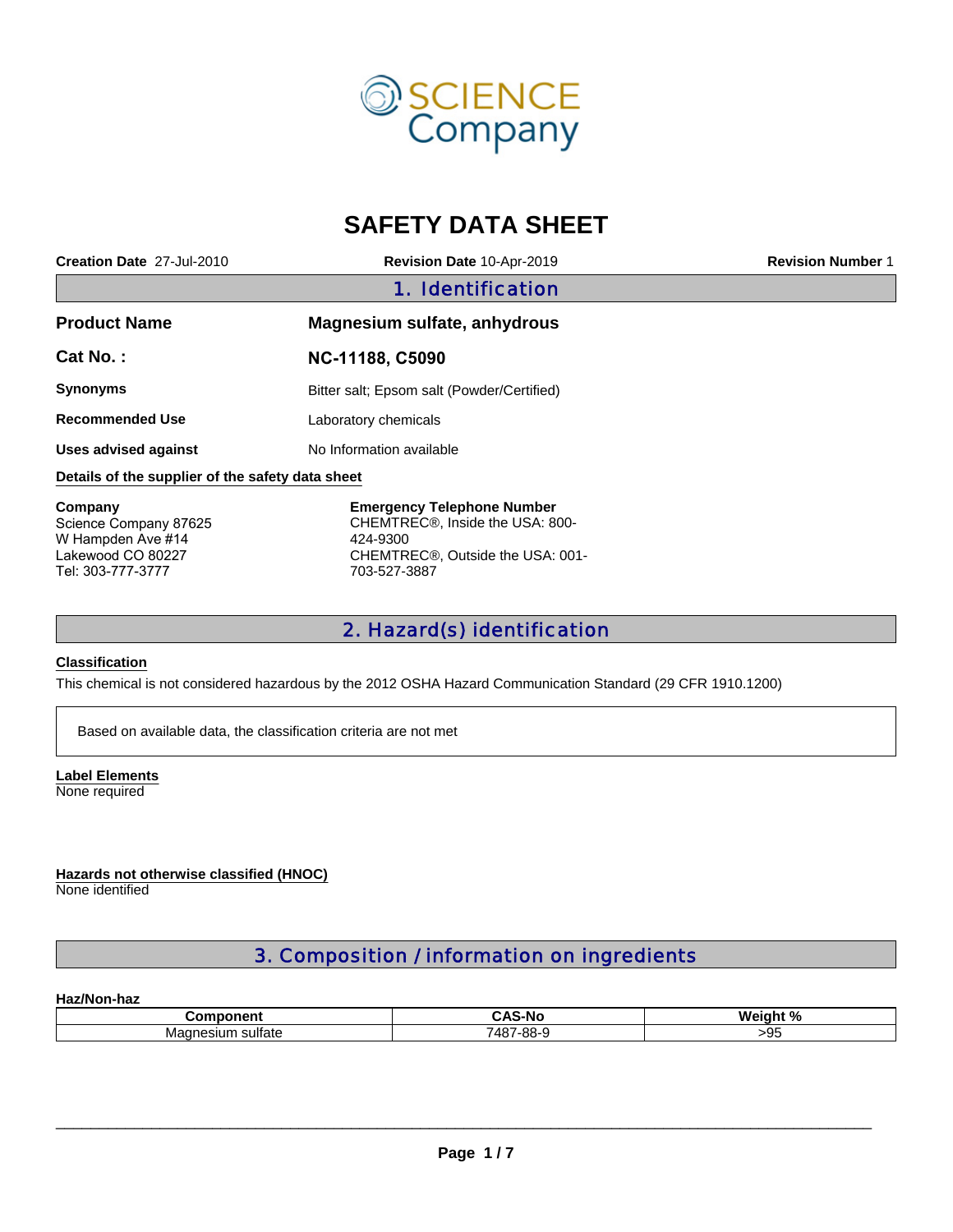# 4. First-aid measures

 $\Box$ 

| <b>Eye Contact</b>              | Rinse immediately with plenty of water, also under the eyelids, for at least 15 minutes. Obtain<br>medical attention.      |
|---------------------------------|----------------------------------------------------------------------------------------------------------------------------|
| <b>Skin Contact</b>             | Wash off immediately with plenty of water for at least 15 minutes. Get medical attention<br>immediately if symptoms occur. |
| <b>Inhalation</b>               | Move to fresh air. If breathing is difficult, give oxygen. Get medical attention immediately if<br>symptoms occur.         |
| Ingestion                       | Do not induce vomiting. Obtain medical attention.                                                                          |
| Most important symptoms/effects | No information available                                                                                                   |
| <b>Notes to Physician</b>       | Treat symptomatically.                                                                                                     |

## 5. Fire-fighting measures

| <b>Suitable Extinguishing Media</b>                             | Substance is nonflammable; use agent most appropriate to extinguish surrounding fire |
|-----------------------------------------------------------------|--------------------------------------------------------------------------------------|
| Unsuitable Extinguishing Media                                  | No information available.                                                            |
| <b>Flash Point</b><br>Method -                                  | No information available.<br>No information available                                |
| <b>Autoignition Temperature</b><br><b>Explosion Limits</b>      | No information available.                                                            |
| <b>Upper</b><br>Lower                                           | No data available<br>No data available                                               |
| <b>Sensitivity to Mechanical</b><br>Impact                      | No information available                                                             |
| <b>Sensitivity to Static Discharge</b> No information available |                                                                                      |

#### **Specific Hazards Arising from the Chemical**

Thermal decomposition can lead to release of irritating gases and vapors.

**Hazardous Combustion Products** Sulfur oxides, Magnesium oxides.

#### **Protective Equipment and Precautions for Firefighters**

As in any fire, wear self-contained breathing apparatus pressure-demand, MSHA/NIOSH (approved or equivalent) and full protective gear.

| <b>NFPA</b><br><b>Health</b>                                                                                                                              | <b>Flammability</b><br>0 | <b>Instability</b>             | <b>Physical hazards</b><br>N/A |  |
|-----------------------------------------------------------------------------------------------------------------------------------------------------------|--------------------------|--------------------------------|--------------------------------|--|
|                                                                                                                                                           |                          | 6. Accidental release measures |                                |  |
| Use personal protective equipment. Ensure adequate ventilation. Avoid dust formation.<br><b>Personal Precautions</b>                                      |                          |                                |                                |  |
| See Section 12 for additional ecological Information.<br><b>Environmental Precautions</b>                                                                 |                          |                                |                                |  |
| Avoid dust formation. Sweep up or vacuum up spillage and collect in suitable container for<br><b>Methods for Containment and Clean</b><br>disposal.<br>Up |                          |                                |                                |  |
|                                                                                                                                                           |                          | 7. Handling and storage        |                                |  |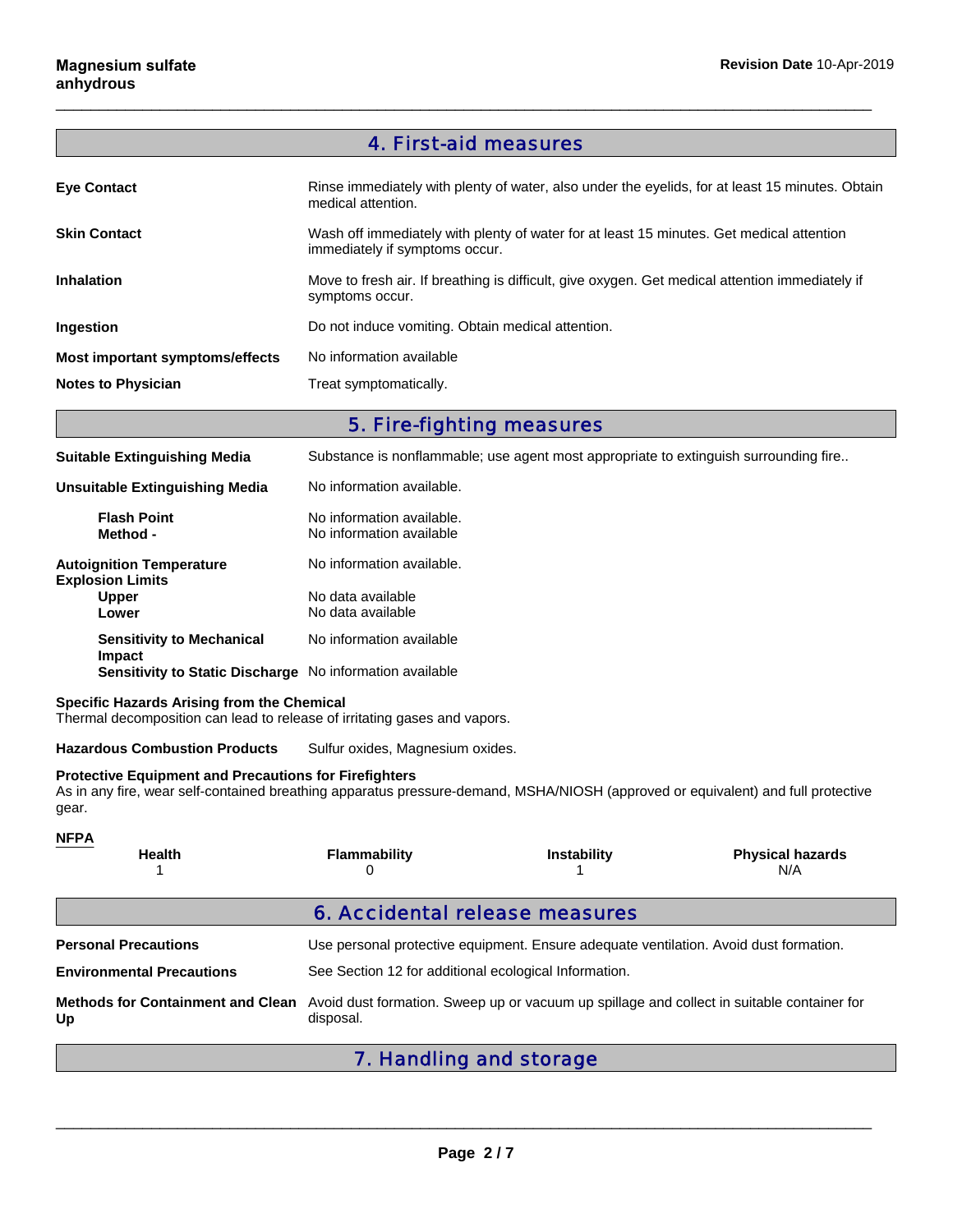|                                      | 7. Handling and storage                                                                                                                                                                                                                                 |  |  |
|--------------------------------------|---------------------------------------------------------------------------------------------------------------------------------------------------------------------------------------------------------------------------------------------------------|--|--|
| <b>Handling</b>                      | Wear personal protective equipment. Ensure adequate ventilation. Avoid dust formation. Do<br>not breathe dust. Avoid contact with skin, eyes and clothing.                                                                                              |  |  |
| <b>Storage</b>                       | Keep containers tightly closed in a dry, cool and well-ventilated place.                                                                                                                                                                                |  |  |
|                                      | 8. Exposure controls / personal protection                                                                                                                                                                                                              |  |  |
| <b>Exposure Guidelines</b>           | This product does not contain any hazardous materials with occupational exposure limits<br>established by the region specific regulatory bodies.                                                                                                        |  |  |
| <b>Engineering Measures</b>          | Ensure adequate ventilation, especially in confined areas. Ensure that eyewash stations and<br>safety showers are close to the workstation location.                                                                                                    |  |  |
| <b>Personal Protective Equipment</b> |                                                                                                                                                                                                                                                         |  |  |
| <b>Eye/face Protection</b>           | Wear appropriate protective eyeglasses or chemical safety goggles as described by OSHA's<br>eye and face protection regulations in 29 CFR 1910.133 or European Standard EN166                                                                           |  |  |
| Skin and body protection             | Wear appropriate protective gloves and clothing to prevent skin exposure.                                                                                                                                                                               |  |  |
| <b>Respiratory Protection</b>        | Follow the OSHA respirator regulations found in 29 CFR 1910.134 or European Standard EN<br>149. Use a NIOSH/MSHA or European Standard EN 149 approved respirator if exposure limits<br>are exceeded or if irritation or other symptoms are experienced. |  |  |
| <b>Hygiene Measures</b>              | Handle in accordance with good industrial hygiene and safety practice                                                                                                                                                                                   |  |  |

 $\Box$ 

9. Physical and chemical properties

| <b>Physical State</b>                   | Solid               |
|-----------------------------------------|---------------------|
| <b>Appearance</b>                       | Off-white           |
| Odor                                    | Odorless            |
| <b>Odor Threshold</b>                   | No inforn           |
| рH                                      | 7.9 5% a            |
| <b>Melting Point/Range</b>              | 1124°C/             |
| <b>Boiling Point/Range</b>              | No inforn           |
| <b>Flash Point</b>                      | No inforn           |
| <b>Evaporation Rate</b>                 | No inforn           |
| Flammability (solid,gas)                | No inforn           |
| <b>Flammability or explosive limits</b> |                     |
| <b>Upper</b>                            | No data a           |
| Lower                                   | No data a           |
| <b>Vapor Pressure</b>                   | No inforn           |
| <b>Vapor Density</b>                    | No inforn           |
| <b>Relative Density</b>                 | 2.65                |
| <b>Solubility</b>                       | No inforn           |
| Partition coefficient; n-octanol/water  | No data a           |
| <b>Autoignition Temperature</b>         | No inforn           |
| <b>Decomposition temperature</b>        | $>700^{\circ}$ C    |
| <b>Viscosity</b>                        | No inforn           |
| <b>Molecular Formula</b>                | Mg O <sub>4</sub> S |
| <b>Molecular Weight</b>                 | 120.37              |
|                                         |                     |

No information available. **pH** 7.9 5% aq.sol. **Melting Point/Range** 1124°C / 2055.2°F **No information available. No information available.** No information available. **No information available** 

**Upper** No data available No data available **No information available. No information available.**<br>2.65 No information available. **No data available No information available. Decomposition temperature** > 700°C **Viscosity** No information available. **Mg O4 S**<br>120.37

## 10. Stability and reactivity

**Reactive Hazard** None known, based on information available.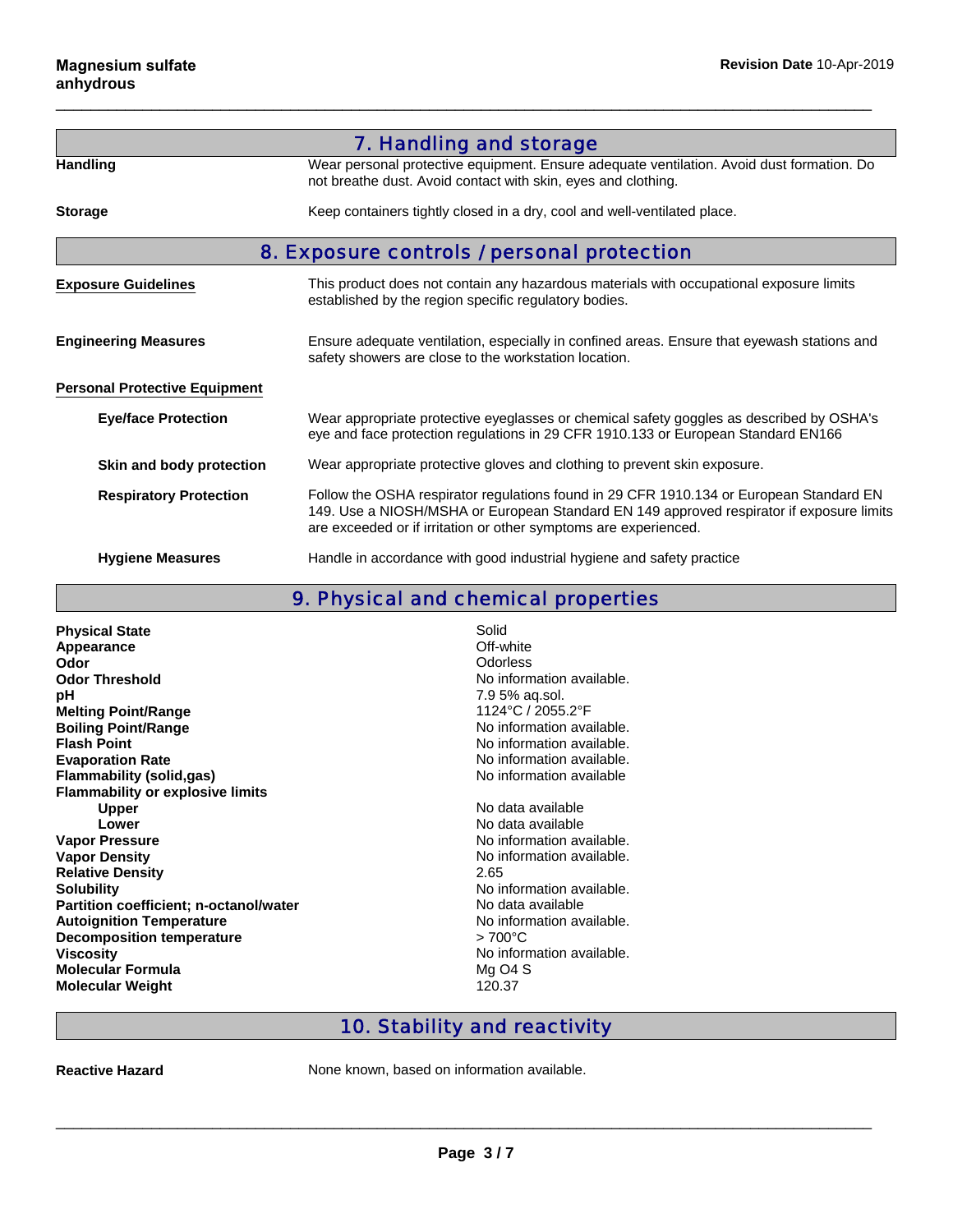| <b>Stability</b>                                                 | Hygroscopic.                                                                 |
|------------------------------------------------------------------|------------------------------------------------------------------------------|
| <b>Conditions to Avoid</b>                                       | Avoid dust formation. Incompatible products. Exposure to moist air or water. |
| <b>Incompatible Materials</b>                                    | Strong oxidizing agents                                                      |
| Hazardous Decomposition Products Sulfur oxides, Magnesium oxides |                                                                              |
| <b>Hazardous Polymerization</b>                                  | Hazardous polymerization does not occur                                      |
| <b>Hazardous Reactions</b>                                       | None under normal processing                                                 |

 $\Box$ 

# 11. Toxicological information

### **Acute Toxicity**

| <b>Product Information</b>                                                                 |                           |                                                                                         |          |          |   |  |  |
|--------------------------------------------------------------------------------------------|---------------------------|-----------------------------------------------------------------------------------------|----------|----------|---|--|--|
|                                                                                            |                           | No acute toxicity information is available for this product                             |          |          |   |  |  |
| <b>Component Information</b><br><b>Toxicologically Synergistic</b><br><b>Products</b>      |                           | No information available.                                                               |          |          |   |  |  |
| Delayed and immediate effects as well as chronic effects from short and long-term exposure |                           |                                                                                         |          |          |   |  |  |
| <b>Irritation</b>                                                                          | No information available. |                                                                                         |          |          |   |  |  |
| <b>Sensitization</b>                                                                       | No information available. |                                                                                         |          |          |   |  |  |
| Carcinogenicity                                                                            |                           | The table below indicates whether each agency has listed any ingredient as a carcinogen |          |          |   |  |  |
| $\sim$ $\sim$ $\sim$                                                                       | $\cdots$<br>.             |                                                                                         | 1.0.0111 | $\cdots$ | . |  |  |

| <b>Component</b>                    | <b>AS-No</b><br>-00 | <b>IARC</b>     | NTF                  | ACGIH          | OSHA               | <b>Mexicc</b> |
|-------------------------------------|---------------------|-----------------|----------------------|----------------|--------------------|---------------|
| . .<br>sulfate<br>Magnesium<br>viau | 7487-88-9           | listec<br>Not 1 | .<br>⊺listec<br>Not. | <br>Not listeo | .<br>Νo<br>≒listec | No<br>listec  |

| <b>Mutagenic Effects</b>                      | No information available.                                                                                            |
|-----------------------------------------------|----------------------------------------------------------------------------------------------------------------------|
| <b>Reproductive Effects</b>                   | No information available.                                                                                            |
| <b>Developmental Effects</b>                  | No information available.                                                                                            |
| <b>Teratogenicity</b>                         | No information available.                                                                                            |
| STOT - single exposure                        | None known.                                                                                                          |
| <b>STOT</b> - repeated exposure               | None known.                                                                                                          |
| <b>Aspiration hazard</b>                      | No information available.                                                                                            |
| Symptoms / effects,<br>both acute and delayed | No information available.                                                                                            |
| <b>Endocrine Disruptor Information</b>        | No information available                                                                                             |
| <b>Other Adverse Effects</b>                  | The toxicological properties have not been fully investigated See actual entry in RTECS for<br>complete information. |

# 12. Ecological information

### **Ecotoxicity**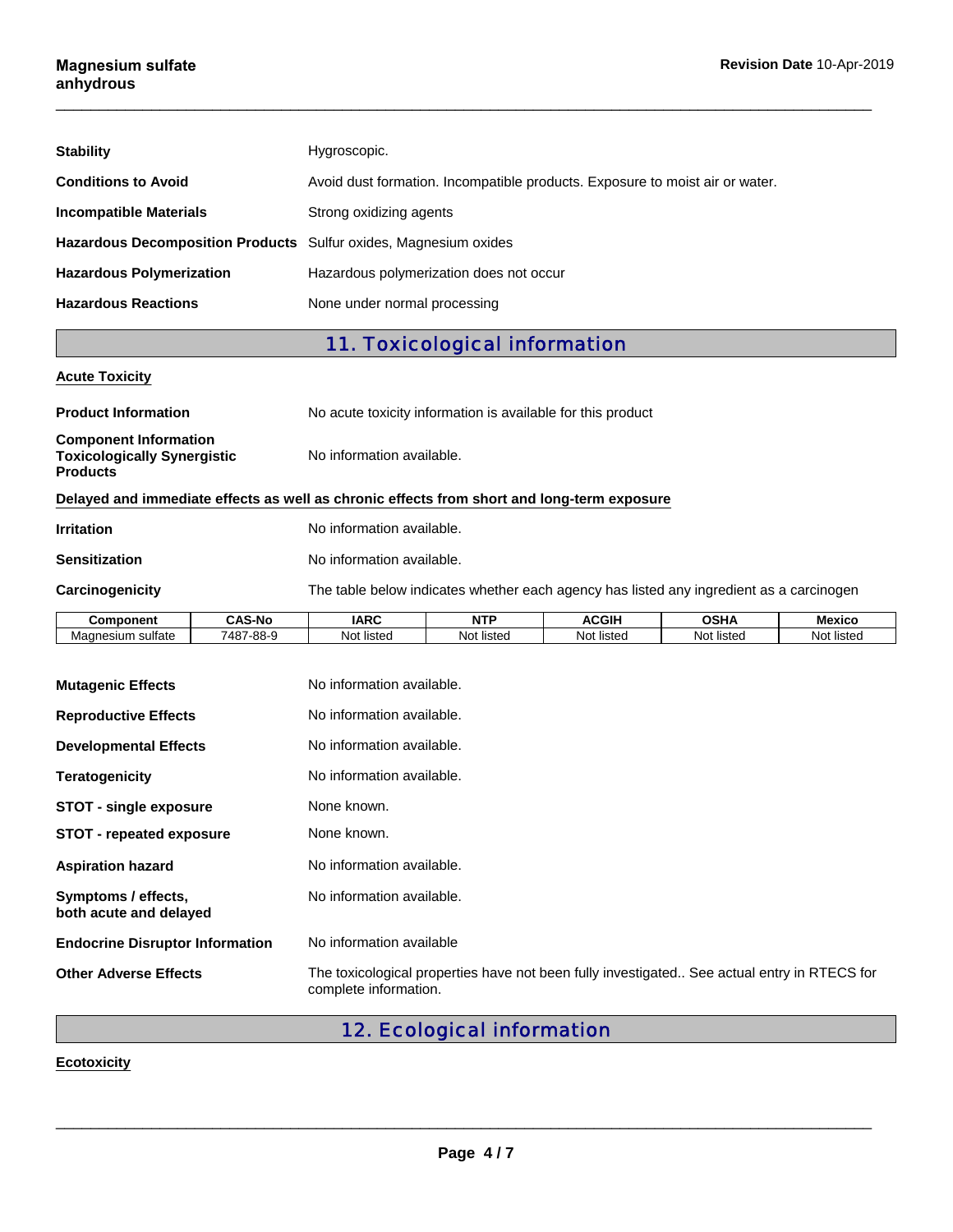# 12. Ecological information

 $\Box$ 

. Do not empty into drains.

| Component                                                         | <b>Freshwater Algae</b> | <b>Freshwater Fish</b>                             | <b>Microtox</b>                                             | <b>Water Flea</b>                                   |  |
|-------------------------------------------------------------------|-------------------------|----------------------------------------------------|-------------------------------------------------------------|-----------------------------------------------------|--|
| Magnesium sulfate                                                 | 2700 mg/L EC50 = 72 h   | 2610 - 3080 mg/L LC50 96 h<br>19000 mg/L LC50 24 h | $= 84000$ mg/L EC50<br>Photobacterium<br>phosphoreum 30 min | 1700 mg/L EC50 = 24 h<br>266.4 - 417.3 mg/L EC50 48 |  |
| <b>Persistence and Degradability</b><br>No information available. |                         |                                                    |                                                             |                                                     |  |

**Bioaccumulation/ Accumulation** No information available

**Mobility** Moinformation available

### 13. Disposal considerations

**Waste Disposal Methods** Chemical waste generators must determine whether a discarded chemical is classified as a hazardous waste. Chemical waste generators must also consult local, regional, and national hazardous waste regulations to ensure complete and accurate classification

|  | <b>14. Transport information</b> |
|--|----------------------------------|
|  |                                  |

| <b>DOT</b>      | Not regulated |
|-----------------|---------------|
| <b>TDG</b>      | Not regulated |
| <b>IATA</b>     | Not regulated |
| <b>IMDG/IMO</b> | Not regulated |

# 15. Regulatory information

#### **International Inventories**

| Component            | $T^{\wedge}$<br>ישפּ | <b>DSL</b> | <b>NDSL</b> | <b>EINECS</b>          | <b>ELINCS</b> | <b>NLP</b> | <b>PICCS</b> | <b>ENCS</b> | <b>AICS</b> | <b>IECSC</b> | $V = 0$<br>ncul |
|----------------------|----------------------|------------|-------------|------------------------|---------------|------------|--------------|-------------|-------------|--------------|-----------------|
| sulfate<br>Magnesium |                      |            |             | ാറാ<br>ר ה<br>w<br>20U |               |            |              |             |             |              |                 |

**Legend:**

**X - Listed**

**E - Indicates a substance that is the subject of a Section 5(e) Consent order under TSCA.**

**F - Indicates a substance that is the subject of a Section 5(f) Rule under TSCA.**

**N - Indicates a polymeric substance containing no free-radical initiator in its inventory name but is considered to cover the designated polymer made with any free-radical initiator regardless of the amount used.**

**P - Indicates a commenced PMN substance**

**R - Indicates a substance that is the subject of a Section 6 risk management rule under TSCA.**

**S - Indicates a substance that is identified in a proposed or final Significant New Use Rule**

**T - Indicates a substance that is the subject of a Section 4 test rule under TSCA.**

**XU - Indicates a substance exempt from reporting under the Inventory Update Rule, i.e. Partial Updating of the TSCA Inventory Data Base Production and Site Reports (40 CFR 710(B).**

**Y1 - Indicates an exempt polymer that has a number-average molecular weight of 1,000 or greater.**

**Y2 - Indicates an exempt polymer that is a polyester and is made only from reactants included in a specified list of low concern reactants that comprises one of the eligibility criteria for the exemption rule.**

#### **U.S. Federal Regulations**

**TSCA 12(b)** Not applicable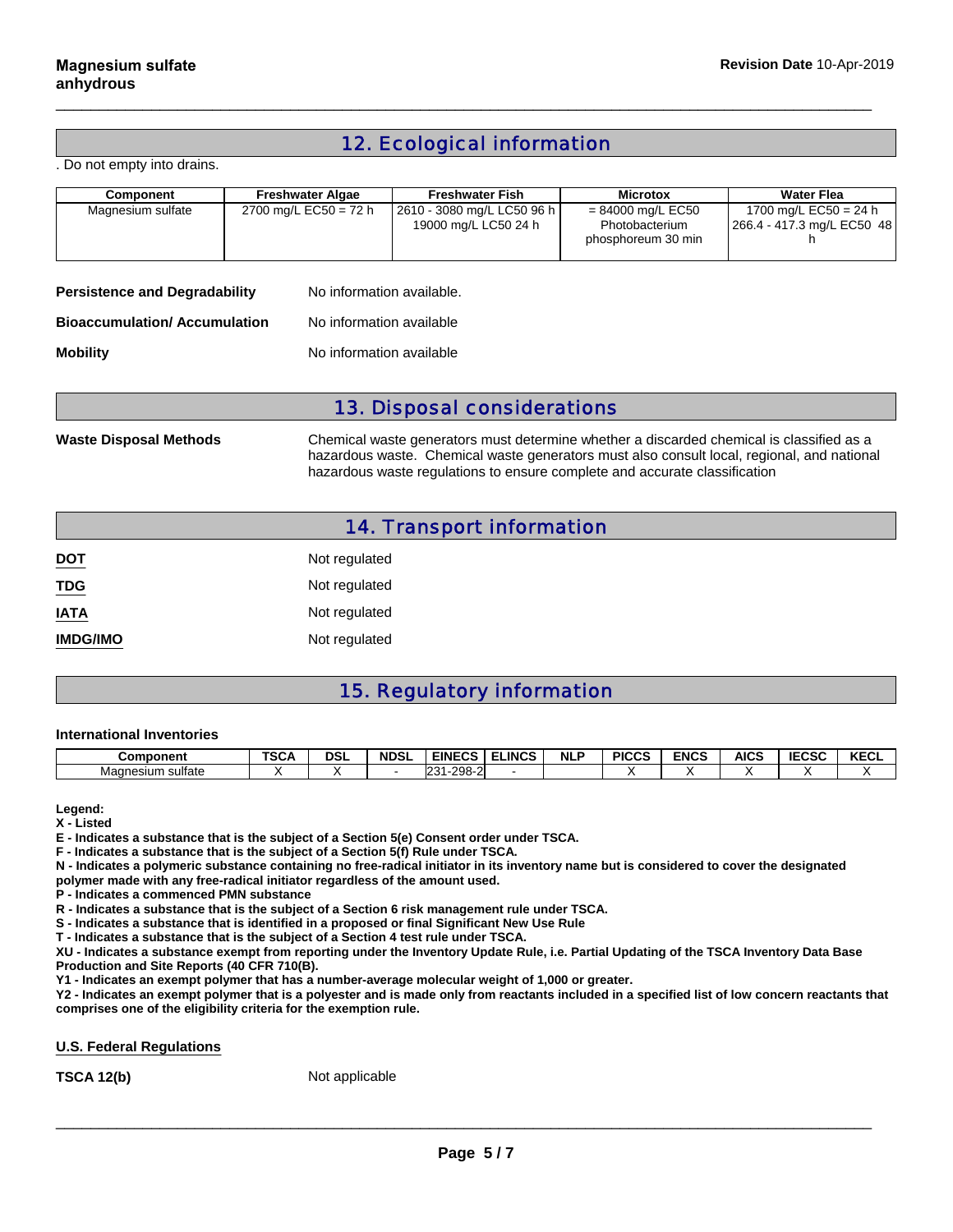| <b>SARA 313</b>                                                                                                                                                                                        | Not applicable                                              |                                                                                                                              |  |
|--------------------------------------------------------------------------------------------------------------------------------------------------------------------------------------------------------|-------------------------------------------------------------|------------------------------------------------------------------------------------------------------------------------------|--|
| <b>SARA 311/312 Hazardous Categorization</b><br><b>Acute Health Hazard</b><br><b>Chronic Health Hazard</b><br><b>Fire Hazard</b><br><b>Sudden Release of Pressure Hazard</b><br><b>Reactive Hazard</b> |                                                             | <b>No</b><br><b>No</b><br>No<br><b>No</b><br>No                                                                              |  |
| <b>Clean Water Act</b>                                                                                                                                                                                 | Not applicable                                              |                                                                                                                              |  |
| <b>Clean Air Act</b>                                                                                                                                                                                   | Not applicable                                              |                                                                                                                              |  |
| <b>OSHA</b> Occupational Safety and Health Administration<br>Not applicable                                                                                                                            |                                                             |                                                                                                                              |  |
| <b>CERCLA</b><br>Not Applicable                                                                                                                                                                        |                                                             |                                                                                                                              |  |
| <b>California Proposition 65</b>                                                                                                                                                                       | This product does not contain any Proposition 65 chemicals. |                                                                                                                              |  |
| <b>State Right-to-Know</b>                                                                                                                                                                             | Not applicable                                              |                                                                                                                              |  |
| <b>U.S. Department of Transportation</b><br>Reportable Quantity (RQ):<br><b>DOT Marine Pollutant</b><br><b>DOT Severe Marine Pollutant</b>                                                             | N<br>N<br>N                                                 |                                                                                                                              |  |
| <b>U.S. Department of Homeland Security</b><br>This product does not contain any DHS chemicals.                                                                                                        |                                                             |                                                                                                                              |  |
| <b>Other International Regulations</b>                                                                                                                                                                 |                                                             |                                                                                                                              |  |
| <b>Mexico - Grade</b>                                                                                                                                                                                  | No information available                                    |                                                                                                                              |  |
| Canada<br>MSDS contains all the information required by the CPR.                                                                                                                                       |                                                             | This product has been classified in accordance with the hazard criteria of the Controlled Products Regulations (CPR) and the |  |
| <b>WHMIS Hazard Class</b>                                                                                                                                                                              | Non-controlled                                              |                                                                                                                              |  |

 $\Box$ 

# 16. Other information

Regulatory Affairs Science Company Email: info@sciencecompany.com

**Creation Date Revision Date Print Date Revision Summary** 27-Jul-2010 10-Apr-2019 10-Apr-2019 This document has been updated to comply with the US OSHA HazCom 2012 Standard replacing the current legislation under 29 CFR 1910.1200 to align with the Globally Harmonized System of Classification and Labeling of Chemicals (GHS).